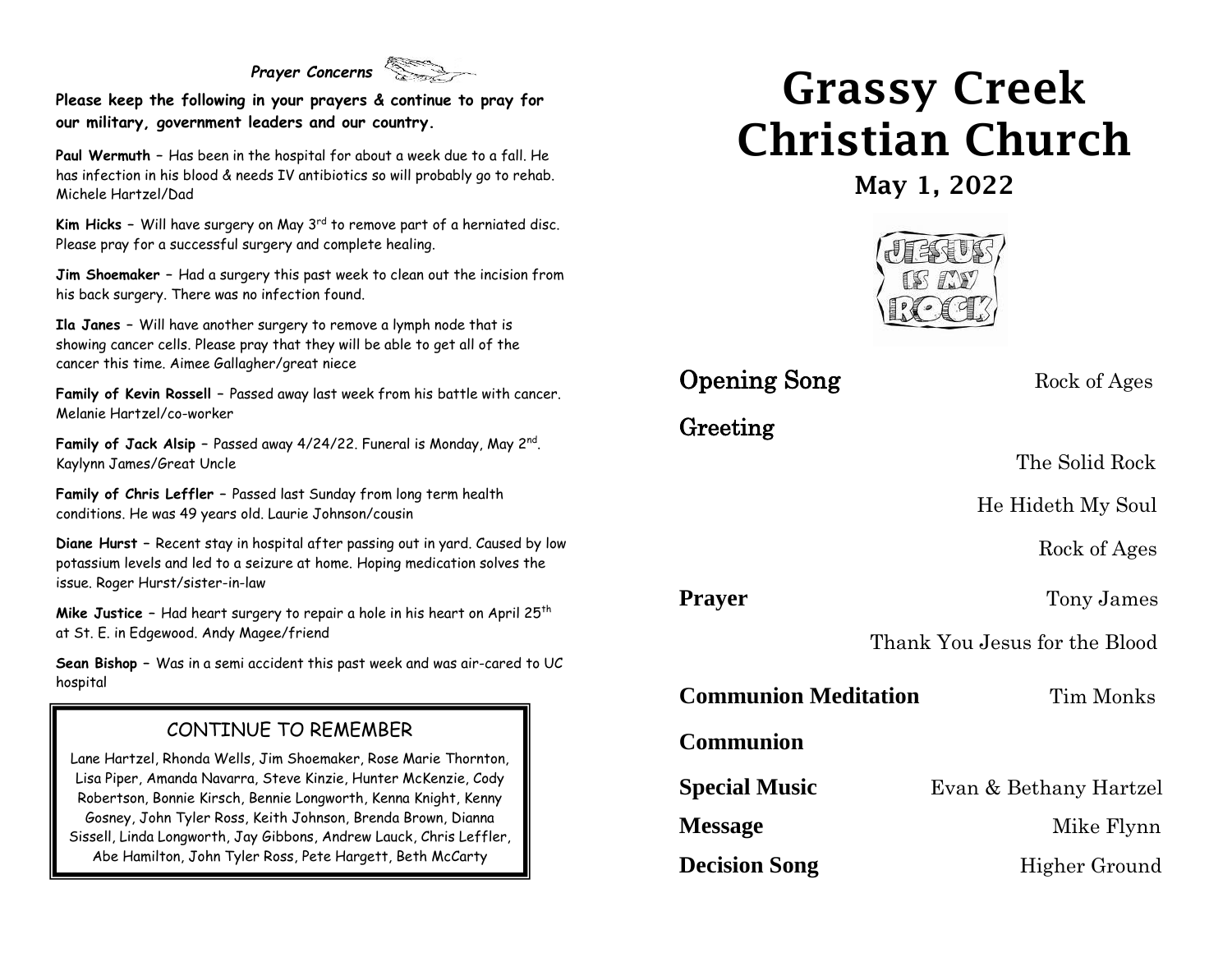## Special Music Schedule



 5/1 - Bethany & Evan Hartzel 5/8 - Men's Group 5/15 – Joanne Hicks 5/22 – Praise Team 5/29 – Mallory Kordes 6/5 - YOUTH SUNDAY 6/12- Gary Knight 6/19 – Praise Team 6/26 – Jordan Kirsch

#### \* \* \* \* \*

# Walk for Life

New Hope Center will be having their annual "Walk for Life" on Saturday, May  $14<sup>th</sup>$ @ 9:30 am at the Pendleton County Fair Grounds.

There will be doughnuts, snacks, crafts for the kids and hot dogs for lunch!

We will have walk forms available here at the church next week if you are interested in participating.

> For more information, please call (859) 448-5868 or (859) 341-0766.

#### May Serving Schedule

#### Communion Meditation

5/1– Tim Monks 5/8 – Doug Beard 5/15 – Noble Martin 5/22 – Rod Longworth 5/29 – Trevor Brown

Elder Baptism Service – Edwin Stahl Worship Leader – Mike Flynn Praise Team – Shelley McCarty, Rhonda Bowen, Moriah Conrad, Bethany Hartzel, Tony James Instruments – Amber Burgemier, Evan Hartzel Greeters – Rod & Lori Longworth Sound Board – Zak Bowen Video/Computer – Carlton McCormick Decorating the Sanctuary – Angie McPherson Wee Worship – Kenna Knight Welcome Team – John & Shirley Merrill Mowing Church Yard – Chad, Rhonda & Zak Bowen Mowing Ballfield – Ken Kool Landscaping Maintenance – Lori Fookes



June – September 1<sup>st</sup> Friday of each month will be FAMILY NOW!!